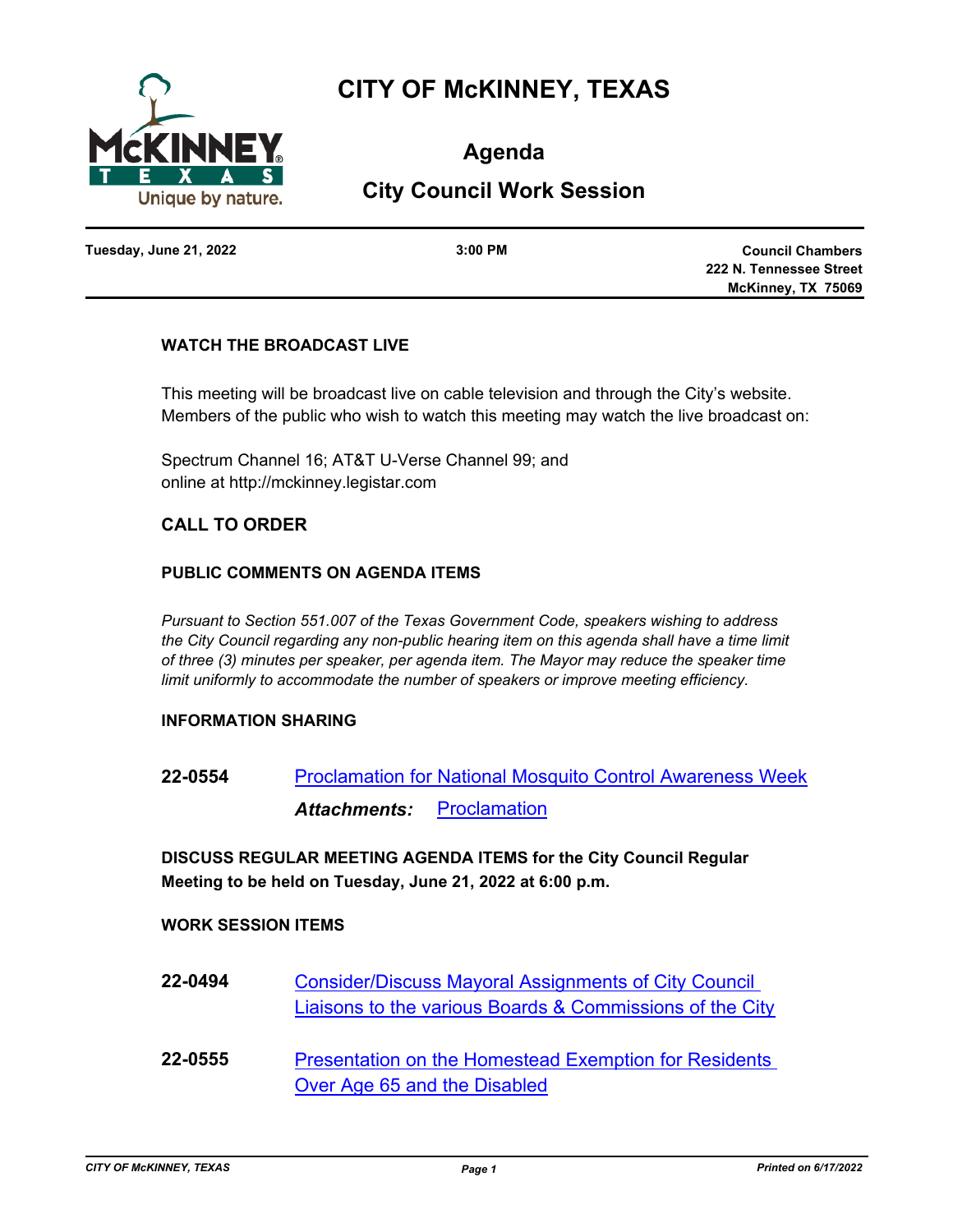**[Ordinance](http://McKinney.legistar.com/gateway.aspx?M=F&ID=627f05ee-4a9f-4fae-a28f-e78f00b11acf.docx) [Presentation](http://McKinney.legistar.com/gateway.aspx?M=F&ID=89beb2d8-4320-4b61-991e-f02964777eb7.pdf)** *Attachments:*

**22-0556** [Update on Wayfinding Master Plan](http://mckinney.legistar.com/gateway.aspx?m=l&id=23786) **[Presentation](http://McKinney.legistar.com/gateway.aspx?M=F&ID=2518cb20-4017-4427-90c1-2c4f991ced69.pdf)** [Supplemental Information](http://McKinney.legistar.com/gateway.aspx?M=F&ID=55f3c686-641d-43e3-aeaf-db738eb53609.pdf) *Attachments:*

#### **COUNCIL LIAISON UPDATES Regarding various City Boards & Commissions**

#### **EXECUTIVE SESSION**

In Accordance with the Texas Government Code:

A. Section 551.071(2) Consultations with Attorney on any Work Session, Special Session, or Regular Session agenda item requiring confidential attorney/client advice necessitated by the deliberation or discussion of said items (as needed)

 - Facilities Agreement by and between SLC McKinney Partners, Billingsley Parties and the City of McKinney, Texas (Tucker Hill Addition)

 - Cowtown Redi Mix, Inc. and Issam Al-Shmaisani, Plaintiffs v. City of McKinney, Texas, and Board of Adjustment for City of McKinney, Cause No. 401-05217-2020

 -Town of Fairview, Texas, Ron and Christian Pruitt, Heard Natural Science Museum & Wildlife Sanctuary, Interlocal Agreement regarding City Limits/ETJ Boundaries

- B. Section 551.071 (A) Pending or contemplated litigation
- C. Section 551.072. Deliberations about Real Property
	- Municipal Facilities
- D. Section 551.074. Personnel Matters
- E. Section 551.087. Deliberation Regarding Economic Development Matters
	- Project BlueSky
	- Project Hemispheres

# **ACTION ON EXECUTIVE SESSION**

#### **ADJOURN**